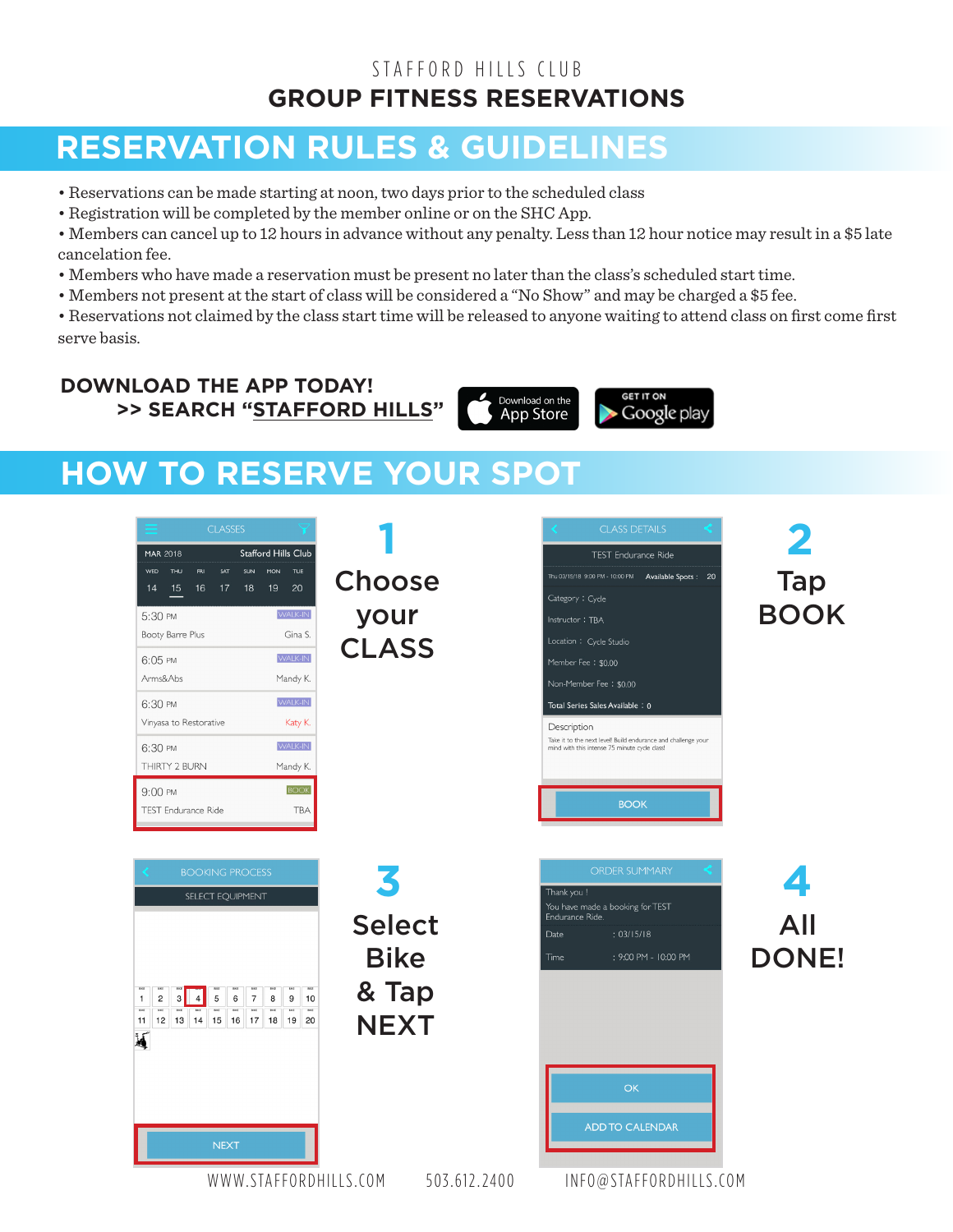## STAFFORD HILLS CLUB **GROUP FITNESS RESERVATIONS**

# **HOW TO CANCEL YOUR RESERVATION**



\*If it is less than 12 hours before the class please contact the front desk to cancel your reservation. Less than 12 hour notice may result in a \$5 late cancellation fee.

## **RESERVE YOUR SPOT ONLINE**



### **VISIT WWW.STAFFORDHILLS.COM**

In the top right corner click "MEMBER LOGIN"

|          | <b>MEMBER/GUEST LOGIN</b>                                                            |  |
|----------|--------------------------------------------------------------------------------------|--|
| Username |                                                                                      |  |
| Password |                                                                                      |  |
|          | Already registered as a guest or forgot your<br>username/password? Please Click Here |  |
| Login    |                                                                                      |  |

### **LOGIN USING YOUR STAFFORD HILLS ONLINE**  2 LOGIN USING

\*Your Stafford Hills Online/App credentials are different than your TENNIS BOOKINGS username & password.









Take it to the next level! Build endurance and challenge your mind with this intense 75 minute cycle class!